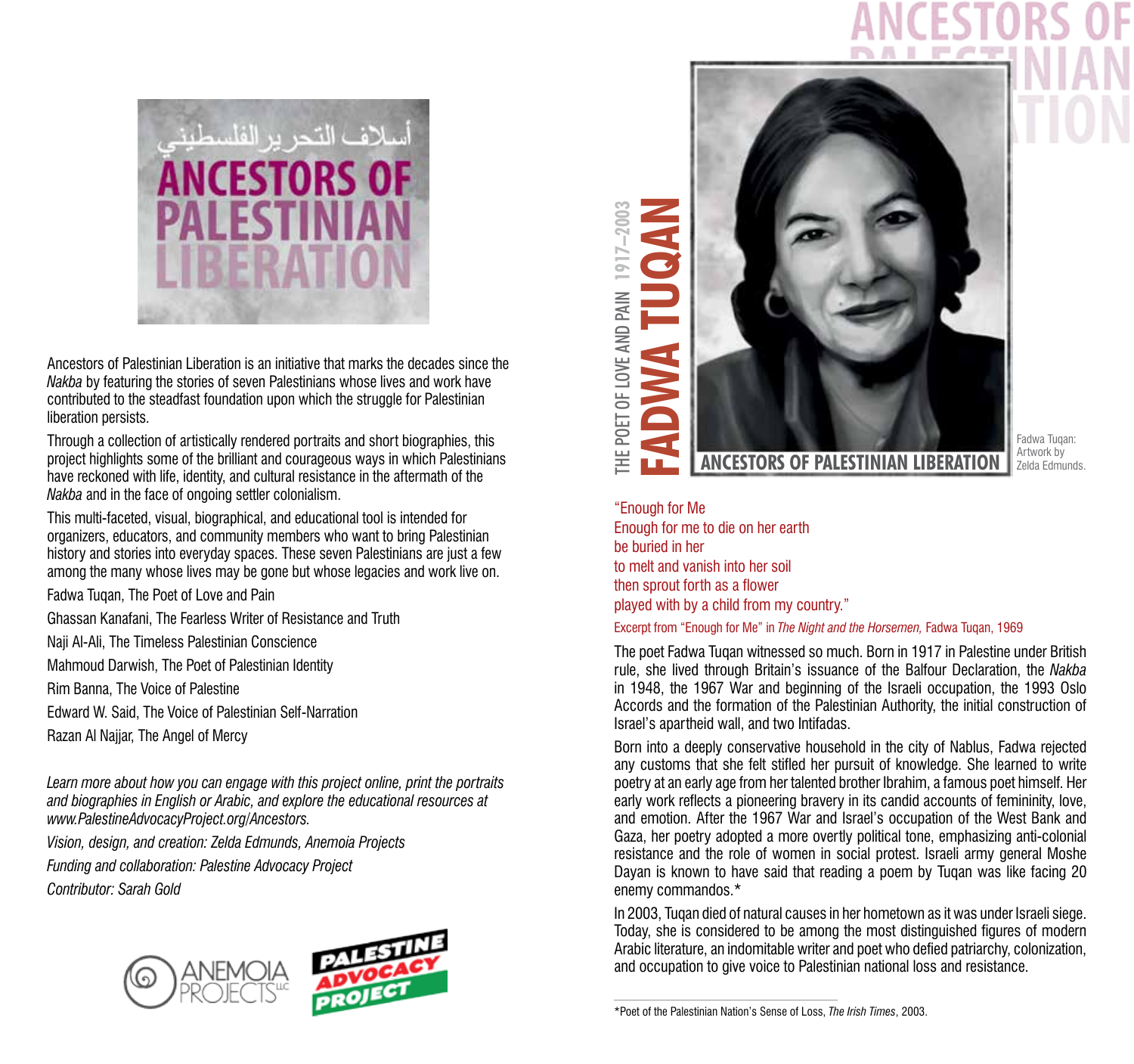# HE FEARLESS WRITER OF RESISTANCE AND TRUTH 1936-1972 **1936–1972 GHASSAN KANAFANI** HASSAN KANAFAN THE FEARLESS WRITER OF RESISTANCE AND TRUTH t



Ghassan Kanafani: Artwork by Zelda Edmunds.

"We were heaped up there, withdrawn from our childhood, away from the land of oranges…

'oranges that died,' an old farmer once told us, 'if watered by strange hands.'"

Excerpt from *The Land of Sad Oranges*, Ghassan Kanafani, 1958

Ghassan Kanafani was a prolific Palestinian journalist and writer, an unapologetic speaker, and a pioneering cultural leader. Decades after his assassination at age 36 by the Israeli Mossad, Kanafani's writings continue to inspire, reclaiming the right of Palestinians to narrate for themselves their ongoing struggle for liberation.

Forced into exile by Zionist forces in 1948, Kanafani worked as an art teacher for Palestinian refugee children in Damascus, Syria. There he was inspired to write short stories to help his young students cope with their own dispossession. Among his most well-known stories are *Men in the Sun* (1962) and Returning to Haifa (1969). Kanafani's writings broke with tradition, employing new literary styles to explore Palestinian statelessness and exile. He wrote everything from short stories to novels, plays to analytical studies, and boasted a massive body of journalistic work. In some ways, Kanafani seemed to live as though he knew his time was limited, writing constantly and publishing without respite.

He fearlessly spoke truth in the face of powerful, hostile governments, emphasizing the liberation of Palestinians as part and parcel of the liberation of all oppressed people across the world. Kanafani was never able to return to his homeland. His obituary in the *Lebanon Daily Star* called him "A commando who never fired a gun, whose weapon was a ball-point pen, and his arena the newspaper pages."\*

THE TIMELESS PALESTINIAN CONSCIENCE 1938-1987 **1938–1987** THE TIMELESS PALESTINIAN CONSCIENCE **NAJI AL-ALI**



Naji Al-Ali: Artwork by Zelda Edmunds.

"[Handala] was the age I was when I had left Palestine and, in a sense, I am still that age today... He was the arrow of the compass, pointing steadily towards Palestine. Not just Palestine in geographical terms, but Palestine in its humanitarian sense – the symbol of a just cause…"

## Al-Ali to Egyptian novelist Radwa Ashour, 1985i

Naji Al-Ali was a satirist, political cartoonist, and visual journalist. Forcefully displaced from his village of Al-Shajara in 1948, his family fled to Lebanon, where they lived in a refugee camp. His drawings, which numbered approximately 40,000 over his lifetime, expressed solidarity with the poor and marginalized, criticizing the Israeli government, Arab regimes, and Palestinian politicians alike for their crimes and failures. "This man draws with human bones," *Time* magazine wrote of Al-Ali, whose drawings were first published by Ghassan Kanafani in Al-Hurriyya magazine.<sup>ii</sup>

He developed a cast of characters, including Fatima the unyielding, ingenious Palestinian woman, and the Evil Man, a fat, bare-bottomed depiction of oppressive and corrupt forces. His most famous character is the ten-year-old boy Handala, named after Handhal – a deep-rooted, bitter Palestinian fruit that grows back when it is cut. Handala reflects Al-Ali's experience as a child refugee: barefoot, destitute, and deprived, but enduring. A representation of Palestinian agony and steadfastness, he appears with his back turned, looking towards his homeland. Handala remains frozen in time: ten years old until all displaced Palestinians are able to return home.

Al-Ali lived as a refugee until his assassination in 1987. His unwavering integrity and exceptional work earned him the distinction of being "one of the best cartoonists since the 18<sup>th</sup> century."iii

i <sup>i</sup> "Revisiting the Great Palestinian Cartoonist Naji al-Ali 30 Years After his Assassination," PRI.org, August 31, 2017.

ii Jamil Sbitan, "Handala Will Age Again Soon," *Jadaliyya*, June 3, 2012.

iii "Who killed Naji al-Ali, Palestine's most beloved artist?" *The New Arab*, 2017.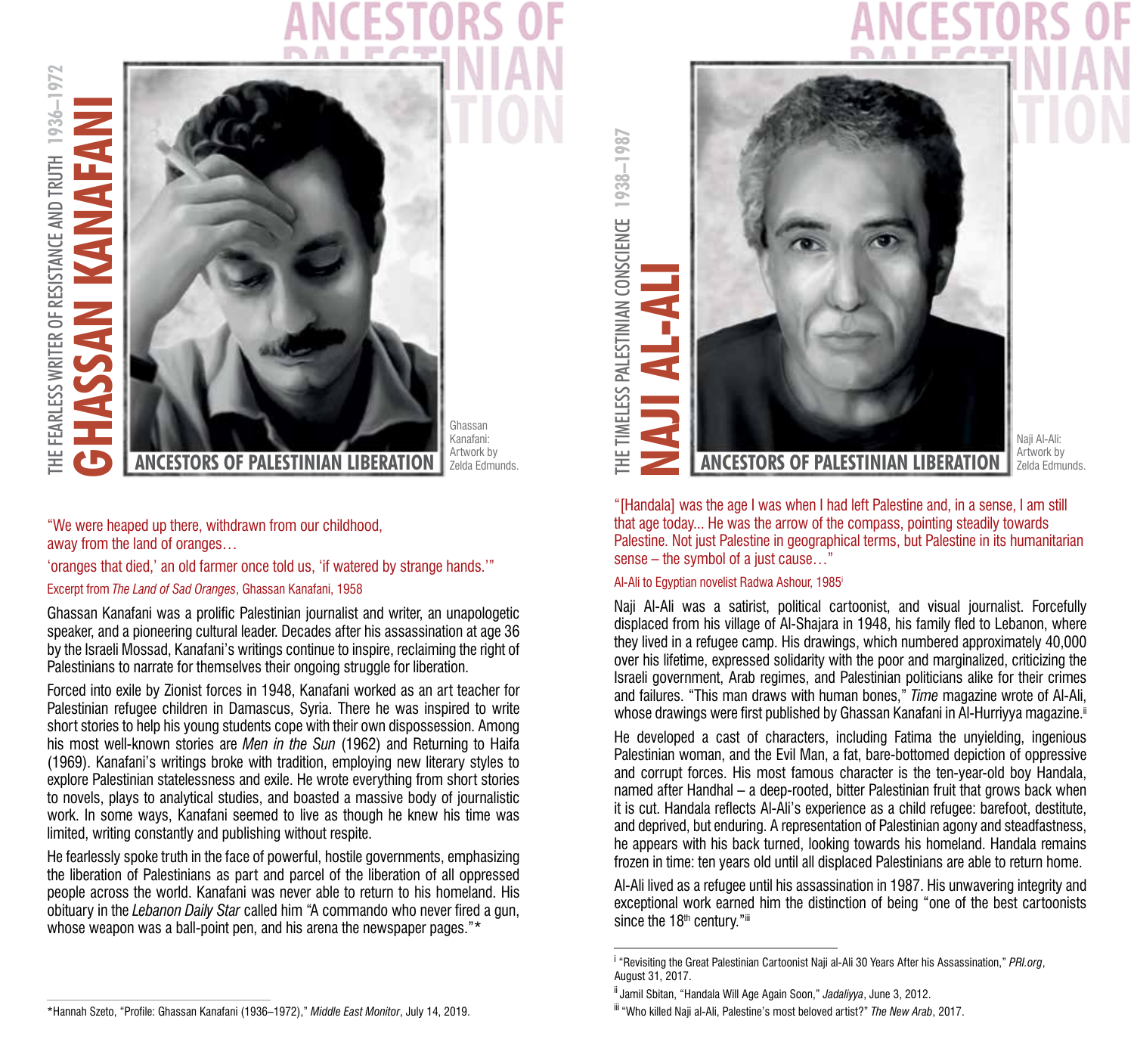HE POET OF PALESTINIAN IDENTITY 1941-2008 **1941–2008** THE POET OF PALESTINIAN IDENTITY



Mahmoud Darwish: Artwork by Zelda Edmunds, original image reference: Denis Dailleux/Agence

## "I have learned and dismantled all the words in order to draw from them a single word: Home."

## Excerpt from *I Belong There*, 1986i

A cornerstone of Arabic literature, Mahmoud Darwish was a deeply beloved poet, author, and cultural icon. Expelled from his village of Al-Birweh in 1947, he soon returned to find that it had been destroyed, two Israeli settlements standing in its place. Over the course of his life, he lived as an exile in seven countries, as a refugee in his own homeland, and as a prisoner behind Israeli bars for resisting the colonization of his land through pen and paper. "Sometimes they arrest you while you are committing a dream," he wrote." No stranger to Israel's silencing tactics, Darwish was even placed under house arrest when Palestinian demonstrators turned his poem "Identity Card" into a protest song.

Darwish's over 30 books of poetry speak of love, of exile and longing for homeland, of Palestinian resistance, and of the joy and pain of the common human experience. His writing has on multiple occasions sent Israeli society and politicians into uproar. "The Israelis do not want to teach students that there is a love story between an Arab poet and this land," Darwish said. "I just wish they'd read me to enjoy my poetry, not as a representative of the enemy."iii

In 1996, Israel granted him permission to live in the Palestinian city of Ramallah. He passed away in 2008. A kind, polite man with a sharp wit and sense of humor, a humanist and poetic tour-de-force, Darwish will forever be remembered as the Palestinian National Poet.



Rim Banna: Artwork by Zelda Edmunds, original image reference: Kirkelig Kulturverksted.

"Oh root of my roots, I will surely return, so wait for me Wait for me in the cracks of the rocks and the thorns In the olive blossoms, in the color of the butterflies" Excerpt from "The Voice, the Fragrance and the Figure," 2005\*

Rim Banna was a fearless singer, lyricist, and composer. She used her voice as a means of cultural self-assertion and a call for steadfast resistance to colonization. Born and raised a Palestinian citizen of Israel in the city of Nazareth, she was known for her modern interpretations of traditional Palestinian folk songs and poetry, reviving stories at risk of being lost due to Israeli erasure of her people's culture.

Banna's musical career began in the 1980s, her voice bringing hope to Palestinians in the occupied territories living under a relentless military campaign. By the 2000s she was known across the world by Palestinians and non-Palestinians alike as a cultural icon. First and foremost an artist led by principles, Banna denied numerous lucrative contract offers to work on projects that failed to acknowledge Israel's crimes against her people, refusing to compromise her commitment to uplifting the Palestinian struggle. Peace would not come at the expense of justice, no matter how profitable. Her album April Blossoms was dedicated to Palestinian children, and *The Mirrors of My Soul* was dedicated to all Palestinian prisoners. Her music explored themes of love, childhood, homeland, freedom, and revolution.

Banna produced 13 albums. Though breast cancer claimed her life in 2018, the music she left behind continues the work of resistance, unstoppable by the apartheid wall, military checkpoint, or gun-toting soldier.

**<sup>1966–2018</sup>** 1966 **HE VOICE OF PALESTINE** THE VOICE OF PALESTINE

i Poem from *Unfortunately It Was Paradise*, Mahmoud Darwish, 2003.

ii *Journal of an Ordinary Grief*, Mahmoud Darwish, 1973.

iii "A Love Story Between an Arab Poet and His Land: An Interview with Mahmud Darwish," *Journal of Palestine Studies*, 2002.